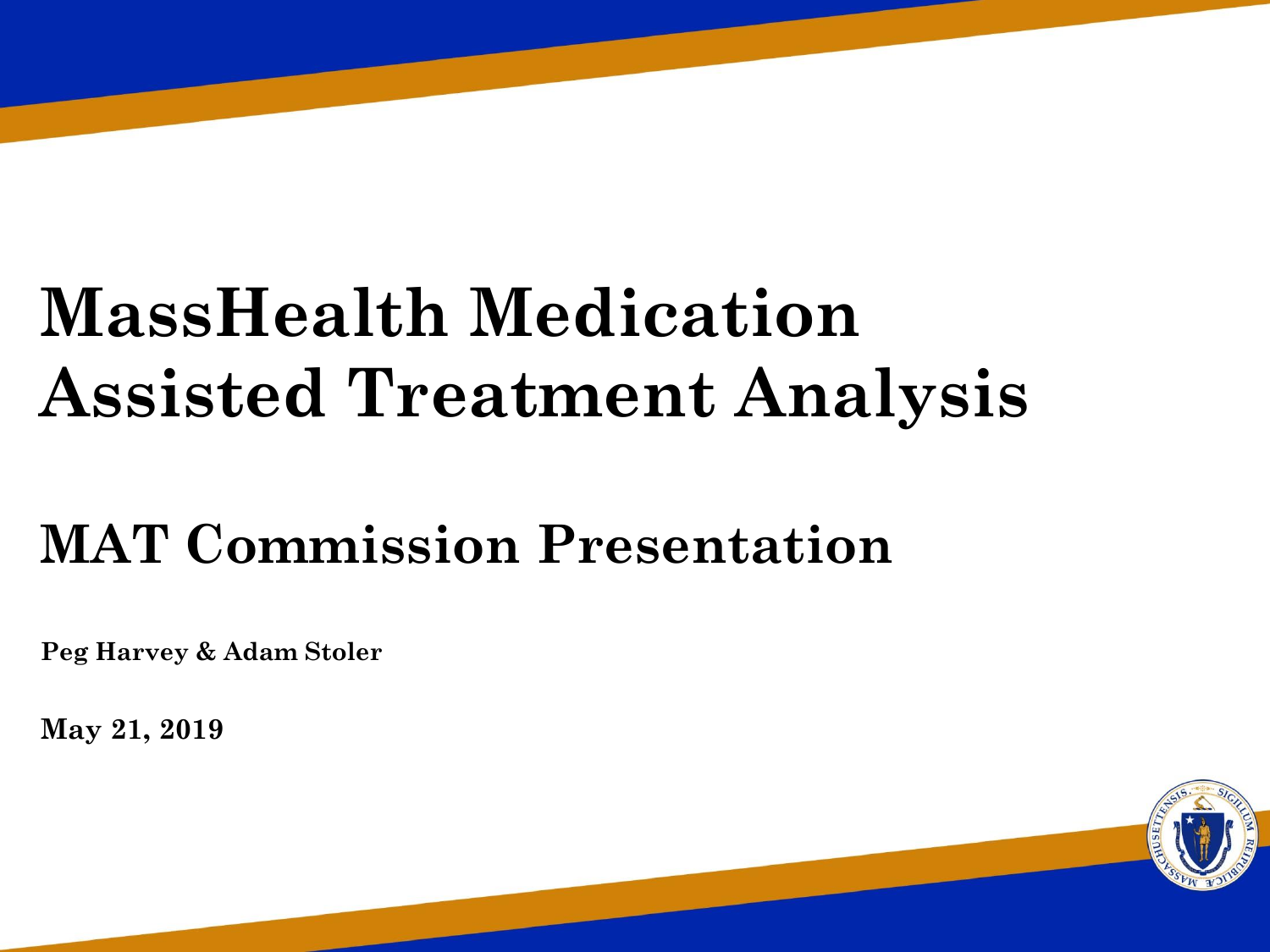#### **Executive Summary**

This presentation includes key findings an ongoing analysis of MassHealth administrative claims data to examine the care patterns of MassHealth members with behavioral health diagnoses. The focus of this phase of work is on impact of medication assisted treatment (MAT) for MassHealth managed care eligible members with an opioid use disorder (OUD).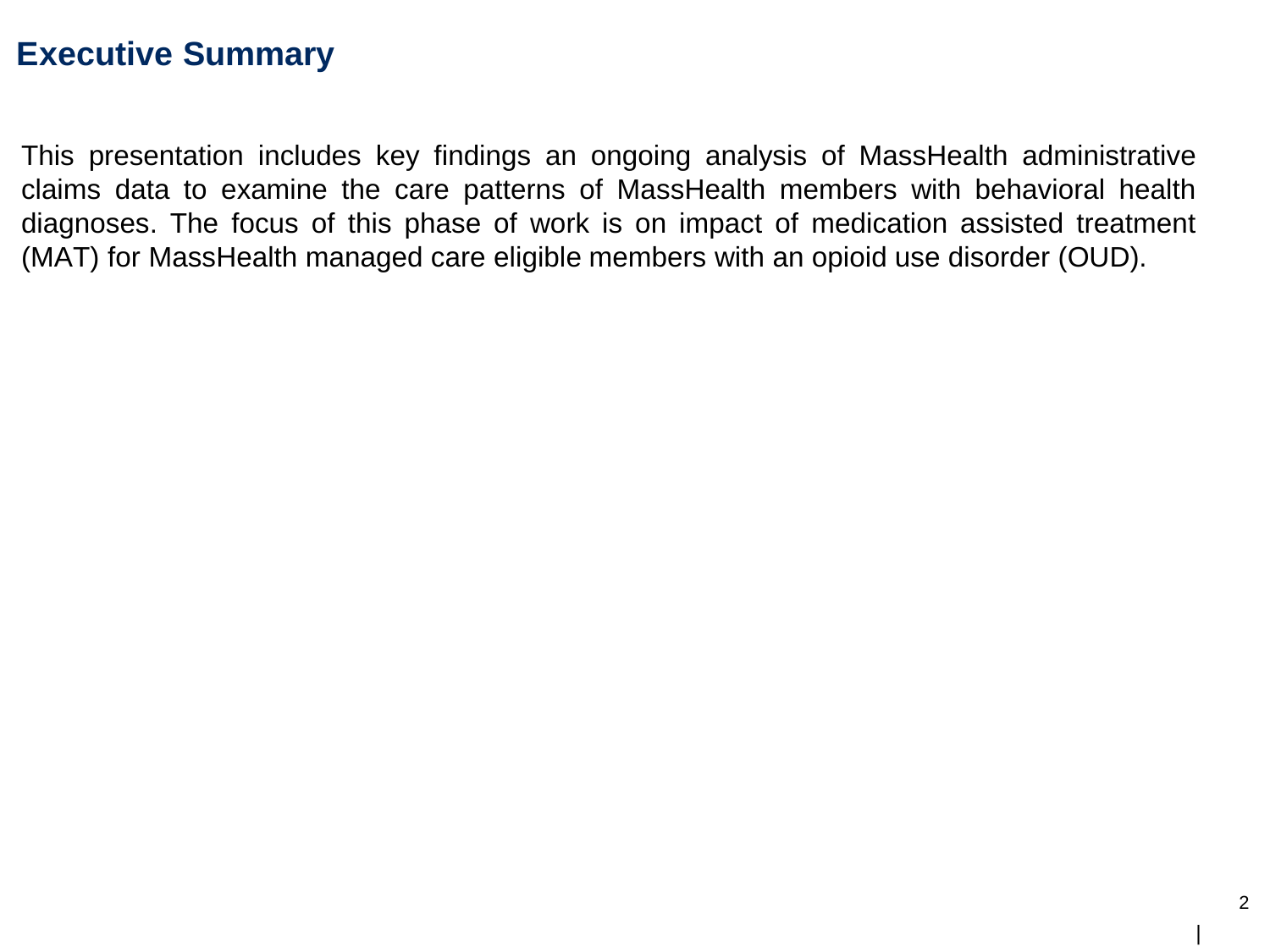#### **Demographic Data**

- Claims in FY17; Co-Occurring Diagnosis Data Set
	- **74,737 (4% of 1.8M) MassHealth Members had a diagnosis of OUD**
		- 42% Female
		- 58% Male



#### **Age Ranges of Members w OUD Dx**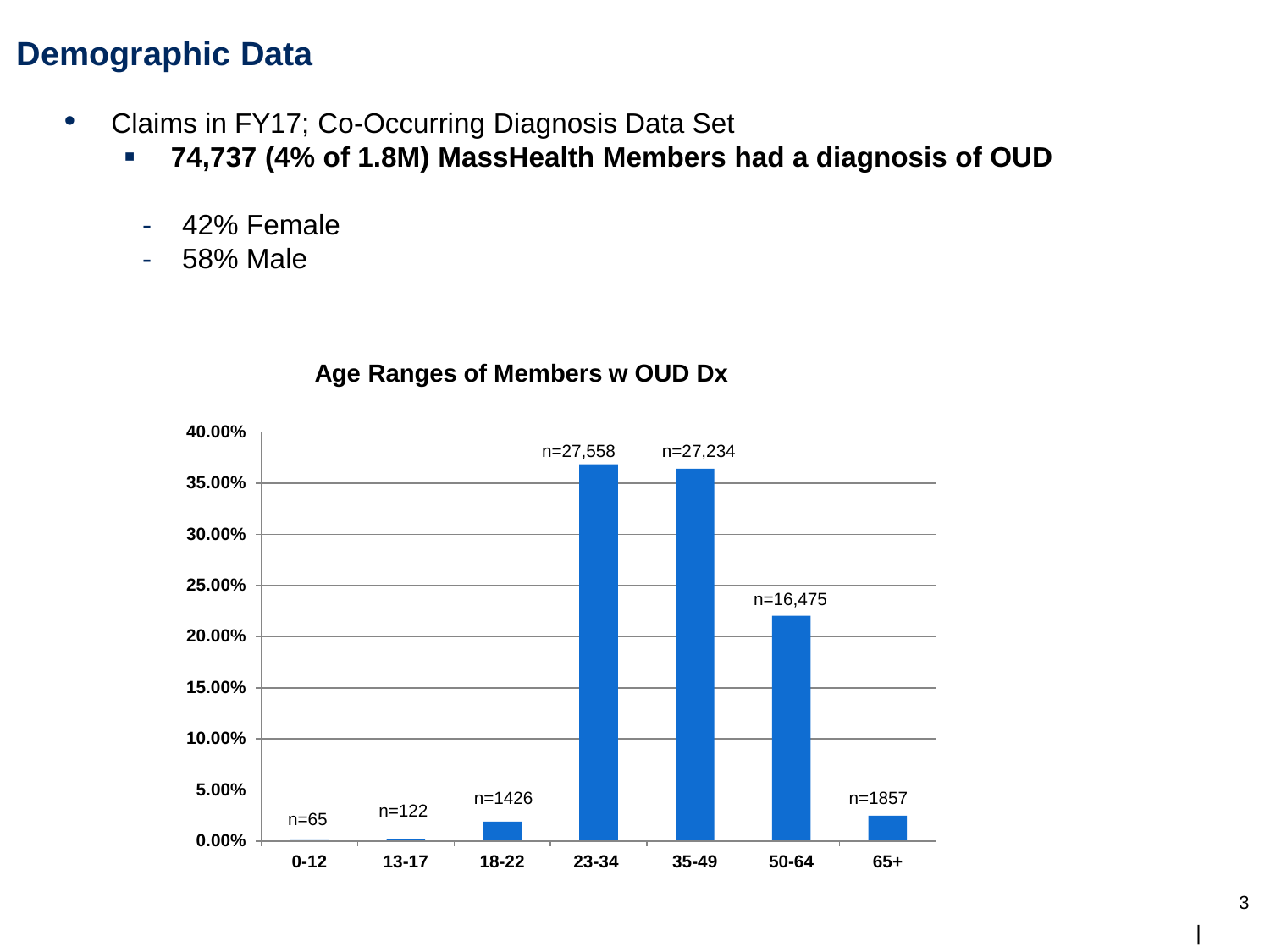#### **Co-Occurring BH Diagnoses**

#### **Most Common Co-Occurring Diagnoses w OUD**



#### **Members w a SUD Dx often have a co-occurring OUD Dx**

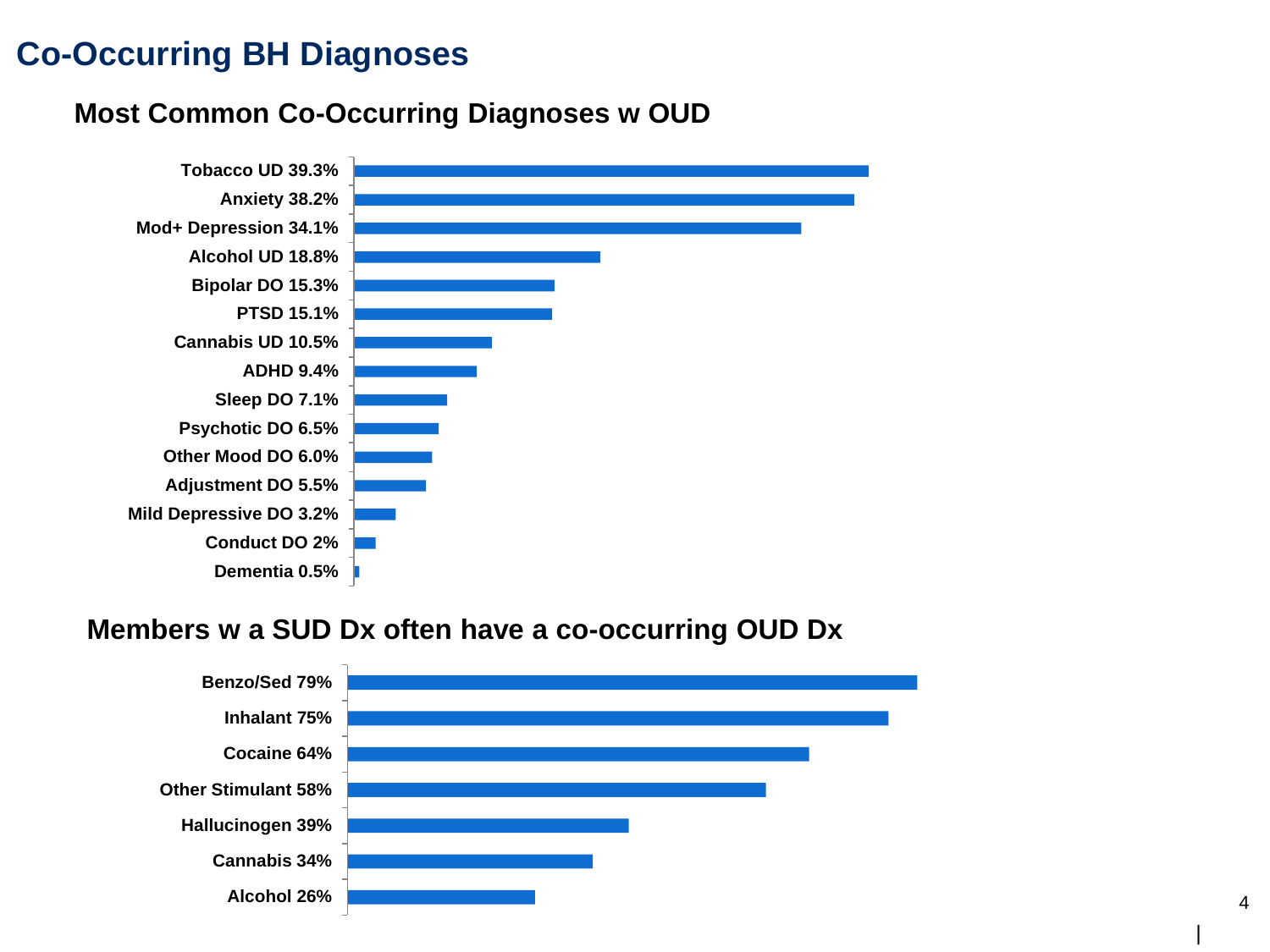- **Out of 1.8M MassHealth Members:** 
	- **5% (90k) had a diagnosis of OUD in FY17 and**
	- **75% (68k of 90k) of those had MassHealth as their primary payer**
	- **67% (46k of 68k) received MAT at some point during the year**

**Total MassHealth Expenditures for Managed Care Eligible Members with OUD were ~\$1.5B in FY17, greater than the total expenditure for specialty BH services for ALL beneficiaries**

| FY17 - Members w/ OUD                      | <b>PMPY</b> | <b>Annual Spend</b> |
|--------------------------------------------|-------------|---------------------|
| <b>Inpatient PH</b>                        | \$4,170     | \$285,051,304       |
| <b>Inpatient Behavioral Health</b>         | \$1,495     | \$102,178,499       |
| 24 HR Diversionary                         | \$1,386     | \$94,737,079        |
| <b>Outpatient Behavioral Health</b>        | \$1,545     | \$105,601,103       |
| Professional and Other Outpatient Hospital | \$2,722     | \$186,063,856       |
| <b>Emergency Room and Transportation</b>   | \$1,489     | \$101,783,872       |
| Lab and Radiology - Facility               | \$442       | \$30,228,511        |
| Lab, Radiology & Diagnostic - Professional | \$416       | \$28,415,724        |
| <b>MAT</b>                                 | \$2,500     | \$170,895,892       |
| Pharmacy                                   | \$4,454     | \$304,444,005       |
| Other                                      | \$1,936     | \$132,310,040       |
| <b>Total/Overall</b>                       | \$22,555    | \$1,541,709,884     |
| <b>Members</b>                             | 68,354      |                     |

**OUD patients account for ~5.5% of all MassHealth managed care eligible members**

**Spending on patients with OUD represents \$1.5B (9%) of the \$17.2B overall MassHealth spend in 2017**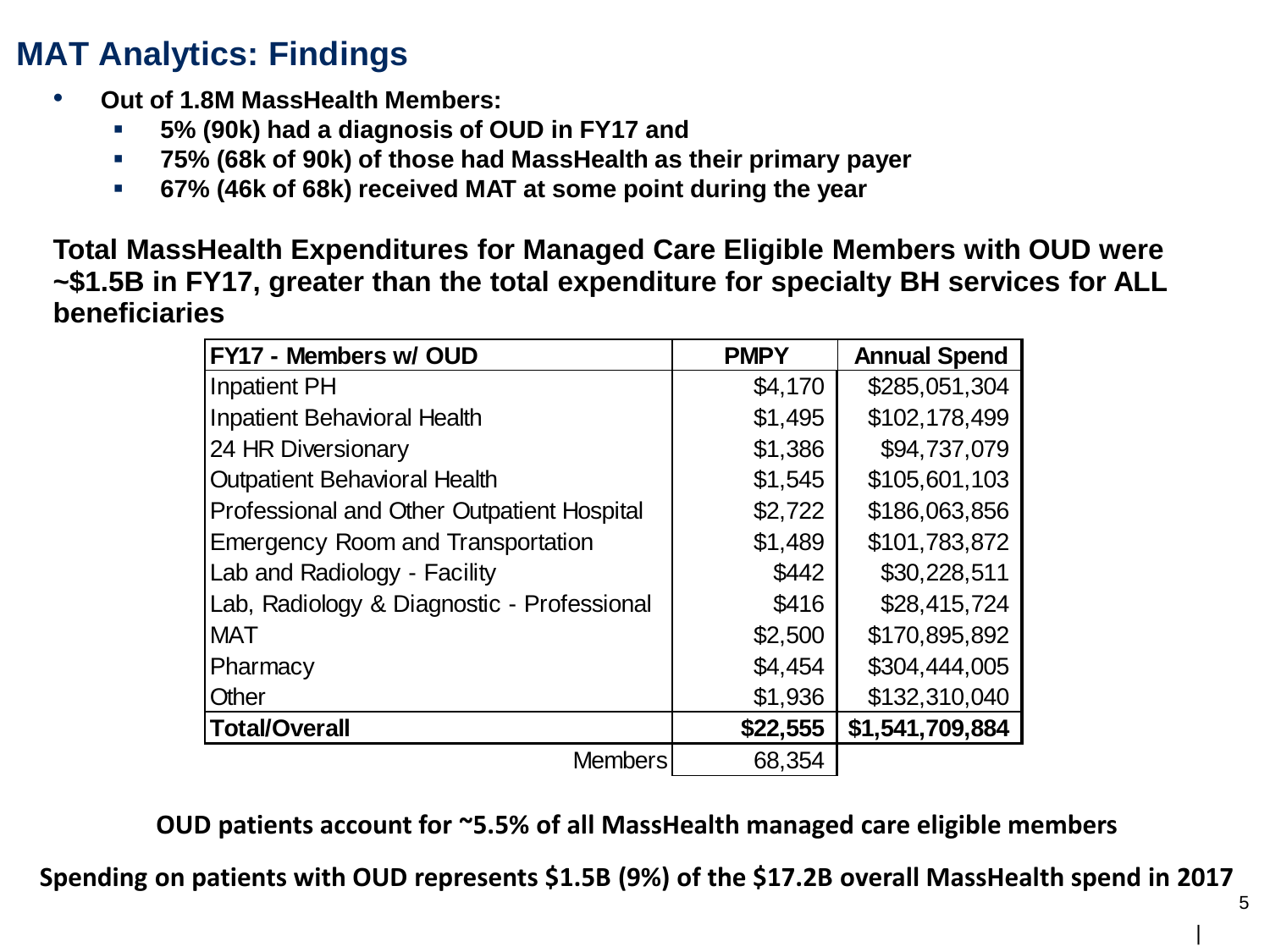#### **OUD patients on MAT have lower costs than those not on MAT, driven by a reduction in acute services utilization**

| <b>FY17 - Members w/ OUD</b>               | <b>Total</b> | w/ MAT   | w/o MAT  | <b>Difference</b> |
|--------------------------------------------|--------------|----------|----------|-------------------|
| Inpatient PH                               | \$4,170      | \$2,940  | \$6,822  | \$3,883           |
| <b>Inpatient Behavioral Health</b>         | \$1,495      | \$1,140  | \$2,260  | \$1,121           |
| 24 HR Diversionary                         | \$1,386      | \$1,347  | \$1,470  | \$123             |
| <b>Outpatient Behavioral Health</b>        | \$1,545      | \$1,620  | \$1,383  | (\$237)           |
| Professional and Other Outpatient Hospital | \$2,722      | \$2,409  | \$3,397  | \$988             |
| <b>Emergency Room and Transportation</b>   | \$1,489      | \$1,191  | \$2,132  | \$941             |
| Lab and Radiology - Facility               | \$442        | \$394    | \$547    | \$153             |
| Lab, Radiology & Diagnostic - Professional | \$416        | \$430    | \$385    | (\$45)            |
| <b>MAT</b>                                 | \$2,500      | \$3,660  | \$0      | (\$3,660)         |
| Pharmacy                                   | \$4,454      | \$4,449  | \$4,466  | \$17              |
| Other                                      | \$1,936      | \$1,750  | \$2,336  | \$586             |
| Total/Overall                              | \$22,555     | \$21,329 | \$25,197 | \$3,868           |
| <b>Members</b>                             | 68,354       | 46,131   | 22,223   |                   |



- 67% of members with OUD received MAT
- Members on MAT have higher costs for MAT but significantly lower costs for acute care including inpatient hospitalizations and emergency rooms contributing to a \$3,900 lower PMPY cost in 2017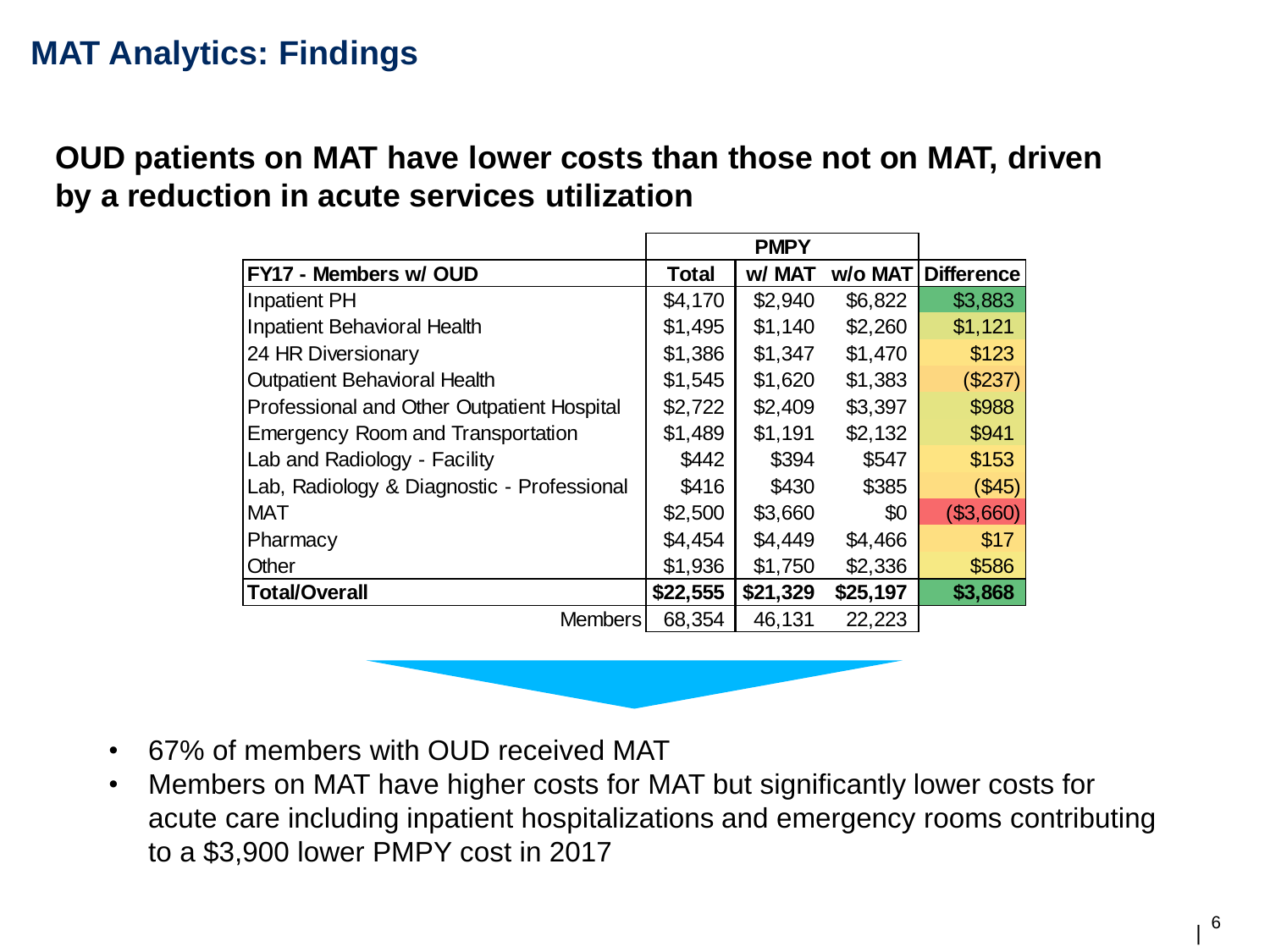#### **All three medications are associated with reduced patient costs compared to patients with no MAT**

|                                            |          |          |          | Methadone | <b>Buprenorphine   Naltrexone</b> |          |
|--------------------------------------------|----------|----------|----------|-----------|-----------------------------------|----------|
| <b>FY17 - PMPY Spend</b>                   | Total    | w/o MAT  | w/ MAT   | Only      | Only                              | Only     |
| <b>Inpatient PH</b>                        | \$4,170  | \$6,822  | \$2,940  | \$3,019   | \$2,719                           | \$2,421  |
| <b>Inpatient Behavioral Health</b>         | \$1,495  | \$2,260  | \$1,140  | \$665     | \$1,207                           | \$1,632  |
| 24 HR Diversionary                         | \$1,386  | \$1,470  | \$1,347  | \$733     | \$1,031                           | \$3,113  |
| <b>Outpatient Behavioral Health</b>        | \$1,545  | \$1,383  | \$1,620  | \$738     | \$2,143                           | \$1,995  |
| Professional and Other Outpatient Hospital | \$2,722  | \$3,397  | \$2,409  | \$1,688   | \$2,951                           | \$2,263  |
| <b>Emergency Room and Transportation</b>   | \$1,489  | \$2,132  | \$1,191  | \$925     | \$1,169                           | \$1,622  |
| Lab and Radiology - Facility               | \$442    | \$547    | \$394    | \$297     | \$479                             | \$354    |
| Lab, Radiology & Diagnostic - Professional | \$416    | \$385    | \$430    | \$203     | \$600                             | \$392    |
| <b>MAT</b>                                 | \$2,500  | \$0      | \$3,660  | \$4,047   | \$3,110                           | \$5,732  |
| Pharmacy                                   | \$4,454  | \$4,466  | \$4,449  | \$4,619   | \$4,584                           | \$4,074  |
| Other                                      | \$1,936  | \$2,336  | \$1,750  | \$3,233   | \$889                             | \$628    |
| <b>Total/Overall</b>                       | \$22,555 | \$25,197 | \$21,329 | \$20,168  | \$20,881                          | \$24,224 |
| <b>Members</b>                             | 68,354   | 22,223   | 46,131   | 16,628    | 21,448                            | 3,456    |

• Savings are not as substantial for patients on naltrexone, compared to buprenorphine and methadone

Note: Methadone Only, Buprenorphine Only, and Naltrexone Only are defined by MAT drug usage during the 12 month MPR period.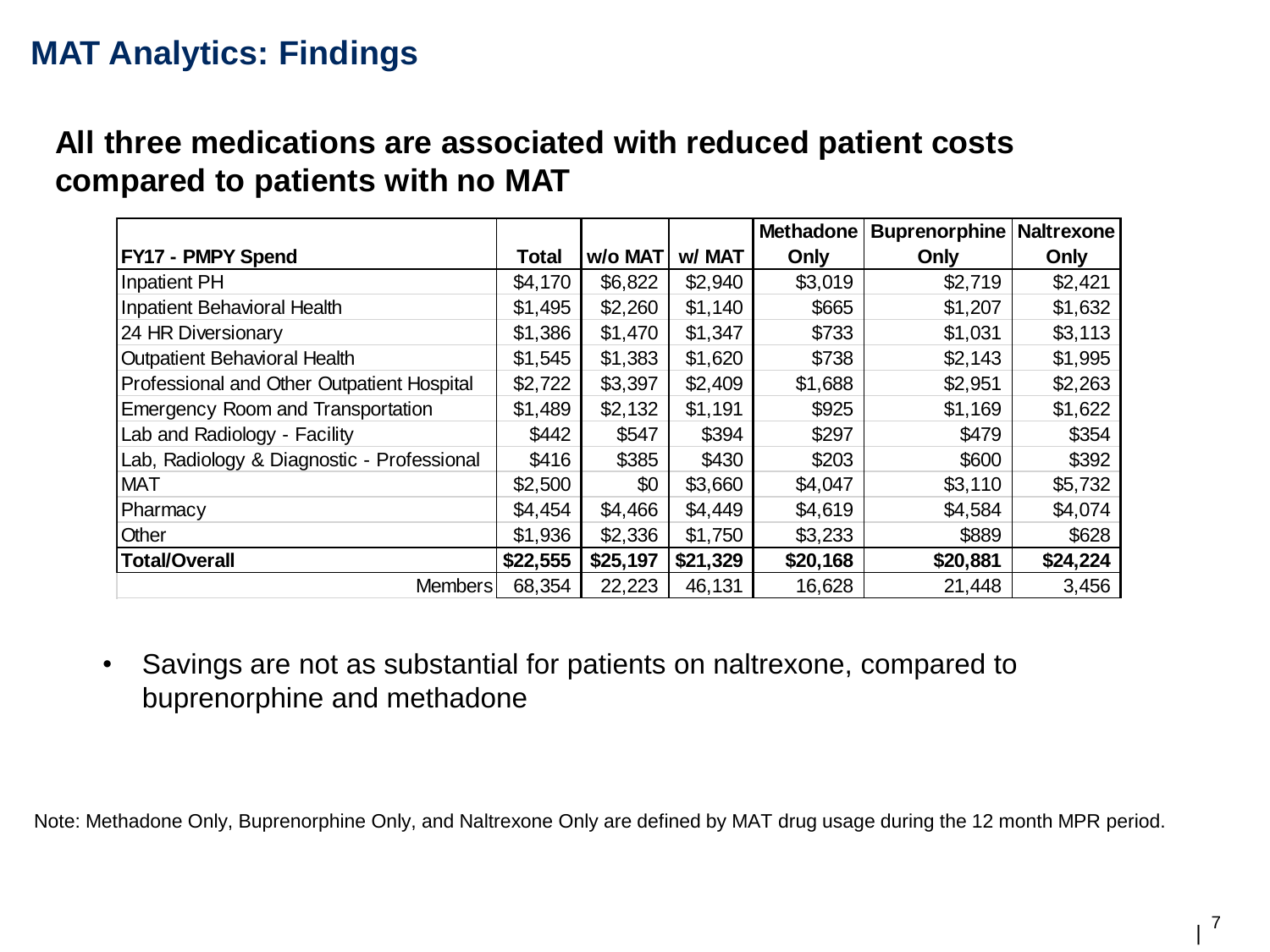#### **Members who are adherent to a MAT regime generally cost less than those without MAT or those who are non-adherent**

| 12 Month Adherence                         |          | <b>Methadone Only</b> |          |           | <b>Buprenorphine Only</b> |                                                                          |           | <b>Naltrexone Only</b> |                                  |            |
|--------------------------------------------|----------|-----------------------|----------|-----------|---------------------------|--------------------------------------------------------------------------|-----------|------------------------|----------------------------------|------------|
| <b>FY17 - PMPY Spend</b>                   |          |                       |          |           |                           | No MAT Adherent Non-Adherent Difference Adherent Non-Adherent Difference |           |                        | Adherent Non-Adherent Difference |            |
| Inpatient PH                               | \$6,822  | \$2,116               | \$4,806  | \$2,690   | \$1,769                   | \$4,218                                                                  | \$2,449   | \$1,387                | \$2,600                          | \$1,212    |
| Inpatient Behavioral Health                | \$2,260  | \$309                 | \$1,370  | \$1,061   | \$602                     | \$2,161                                                                  | \$1,559   | \$945                  | \$1,751                          | \$806      |
| 24 HR Diversionary                         | \$1,470  | \$337                 | \$1,516  | \$1,179   | \$426                     | \$1,983                                                                  | \$1,557   | \$1,642                | \$3,367                          | \$1,725    |
| Outpatient Behavioral Health               | \$1,383  | \$702                 | \$809    | \$107     | \$2,254                   | \$1,967                                                                  | (\$287)   | \$2,363                | \$1,931                          | (\$433)    |
| Professional and Other Outpatient Hospital | \$3,397  | \$1,620               | \$1,824  | \$204     | \$3,057                   | \$2,782                                                                  | (\$275)   | \$2,384                | \$2,242                          | (\$142)    |
| Emergency Room and Transportation          | \$2,132  | \$692                 | \$1,388  | \$697     | \$761                     | \$1,808                                                                  | \$1,047   | \$1,023                | \$1,725                          | \$702      |
| Lab and Radiology - Facility               | \$547    | \$321                 | \$250    | (\$72)    | \$499                     | \$448                                                                    | (\$51)    | \$438                  | \$339                            | (\$99)     |
| Lab, Radiology & Diagnostic - Professional | \$385    | \$199                 | \$209    | \$10      | \$654                     | \$516                                                                    | (\$138)   | \$436                  | \$385                            | (\$51)     |
| <b>MAT</b>                                 | \$0      | \$4,775               | \$2,608  | (\$2,167) | \$4,192                   | \$1,402                                                                  | (\$2,790) | \$12,008               | \$4,646                          | (\$7,362)  |
| Pharmacy                                   | \$4,466  | \$5,250               | \$3,372  | (\$1,877) | \$5,504                   | \$3,121                                                                  | (\$2,383) | \$6,117                | \$3,720                          | (\$2,398)  |
| <b>Other</b>                               | \$2,336  | \$3,827               | \$2,059  | (\$1,768) | \$915                     | \$849                                                                    | $($ \$66) | \$955                  | \$571                            | (\$384)    |
| <b>Total/Overall</b>                       | \$25,197 | \$20,147              | \$20,210 | \$63      | \$20,632                  | \$21,255                                                                 | \$623     | \$29,699               | \$23,276                         | ( \$6,423) |
| Members                                    | 22,223   | 10,824                | 5,804    |           | 12,885                    | 8,556                                                                    |           | 531                    | 2,925                            |            |
| <b>Percent Adherent</b>                    |          | 65%                   |          |           | 60%                       |                                                                          |           | 15%                    |                                  |            |

- Achieving a maintenance regime of MAT reduces reliance on intensive, 24 hour levels of care
- Increased Rx costs for methadone and buprenorphine (but not naltrexone) are offset by reductions in 24 hour LOC

Note: Compares members who were on only methadone, only buprenorphine, or only naltrexone during their 12 month MPR period. Adherence is defined as MPR >= 0.8.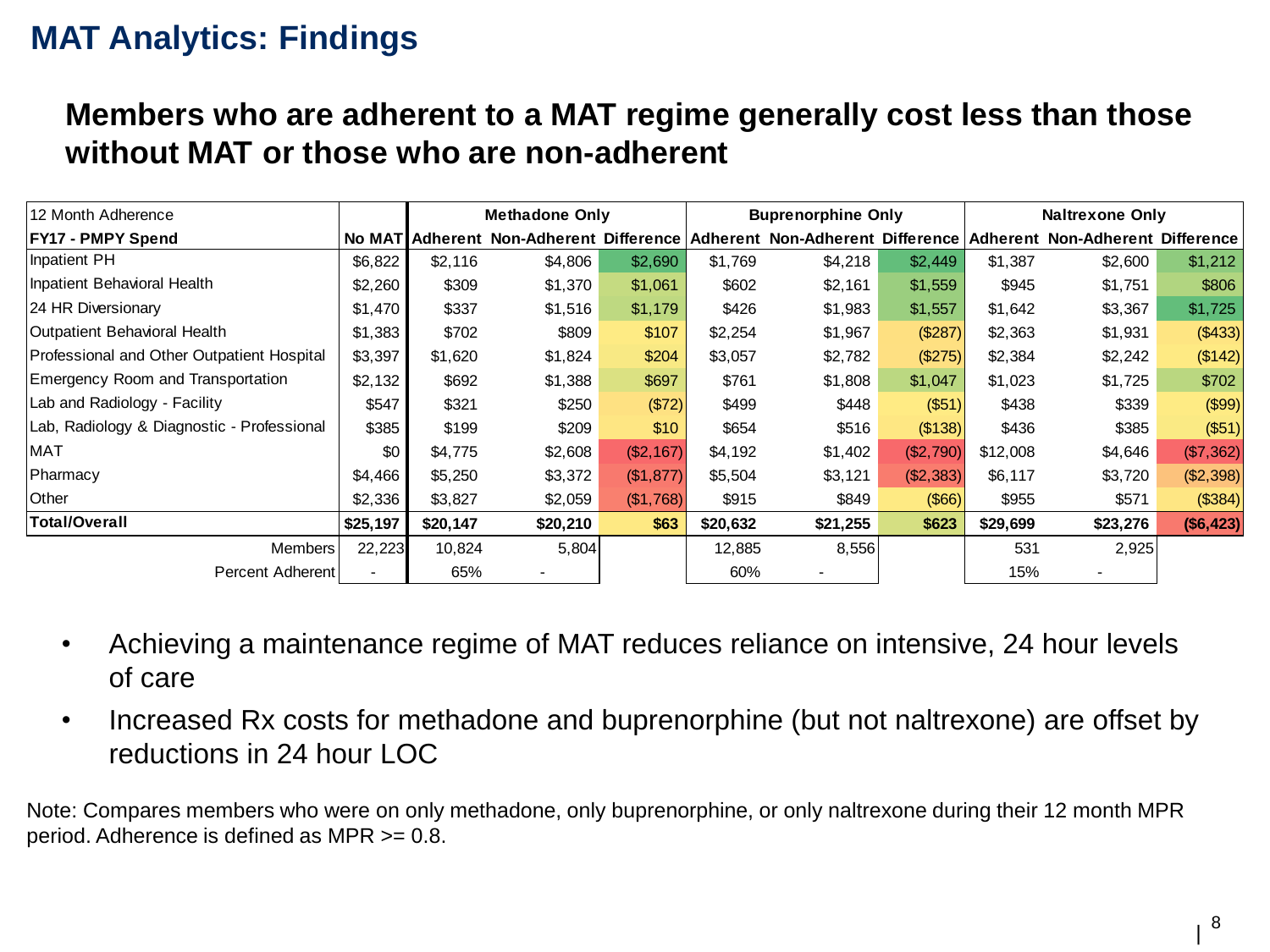

#### **Members on MAT cost less and have lower rates of overdose**

- Members who are on MAT have fewer overdoses and cost less
- Adherence to MAT shows a further decrease in overdoses and cost

Note: Overdoses in the "Any MAT" and "MAT adherent" categories were after starting MAT treatment. Adherence is defined as  $MPR >= 0.8$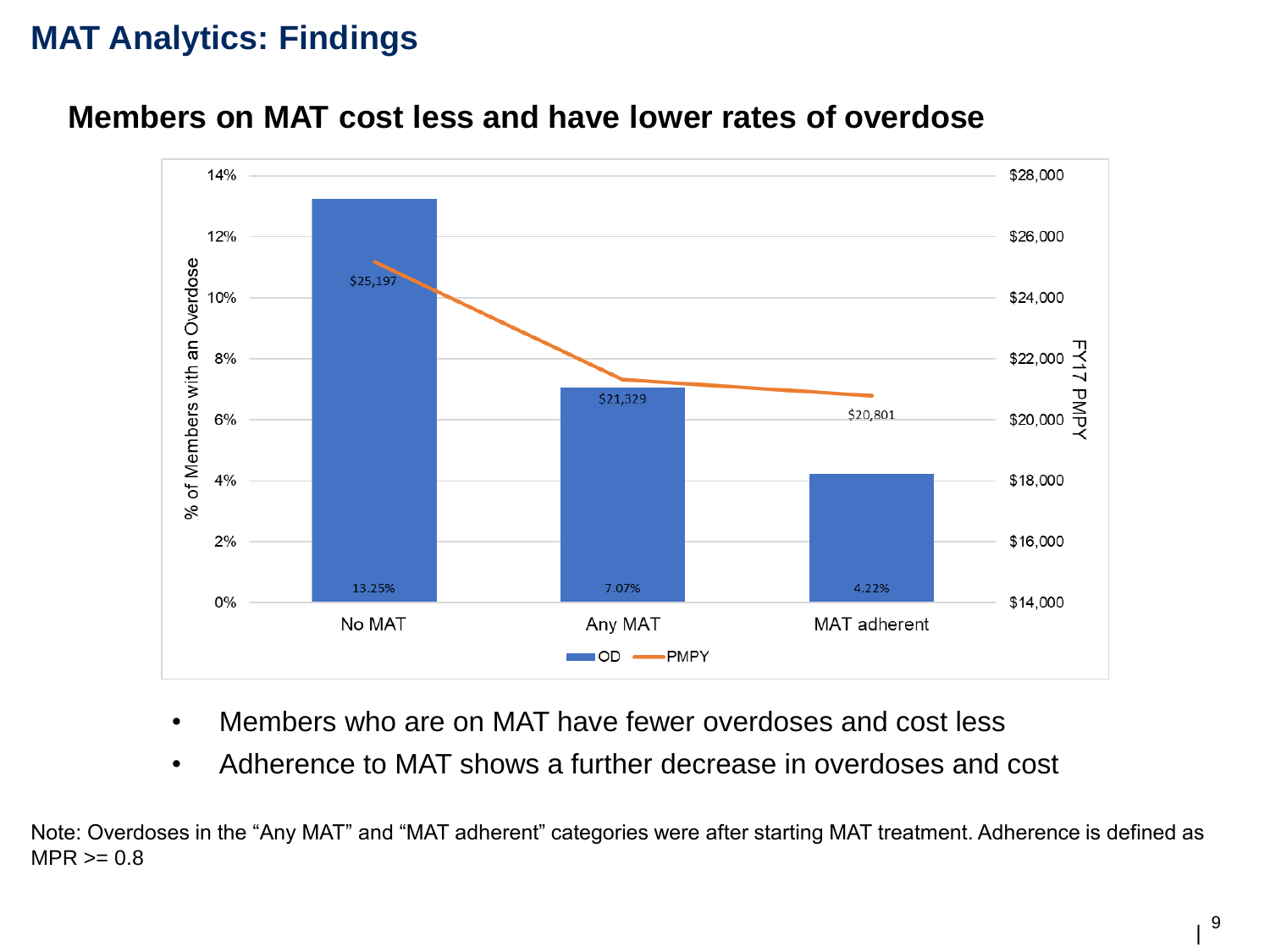#### **MAT Analytics: Key Points**

- Out of 1.8M MassHealth Members:
	- **5%** (90k) had a diagnosis of OUD in FY17 and
	- **75%** (68k of 90k) of those had MassHealth as their primary payer
- Of these 68k MassHealth Members:
	- **67%** (46k of 68k) received MAT at some point during the year
	- **37%** (25k of 68k) were adherent to MAT (MPR >= 80% for 12 months)
- Individuals on MAT cost \$4,000 (15%) less
	- Increased MAT spending of  $\sim$  \$3,600 is offset by decreased spending of  $\sim$ \$7,500, driven by declines in 24-hr level of care
	- Members who are adherent to MAT experience the greatest reductions in 24 hour levels of care
- MAT works
	- **Members who are on MAT have fewer overdoses (7% v. 13%)**
- While naltrexone reduces reliance on 24 hour levels of care, it is less cost effective as a maintenance drug than methadone or buprenorphine